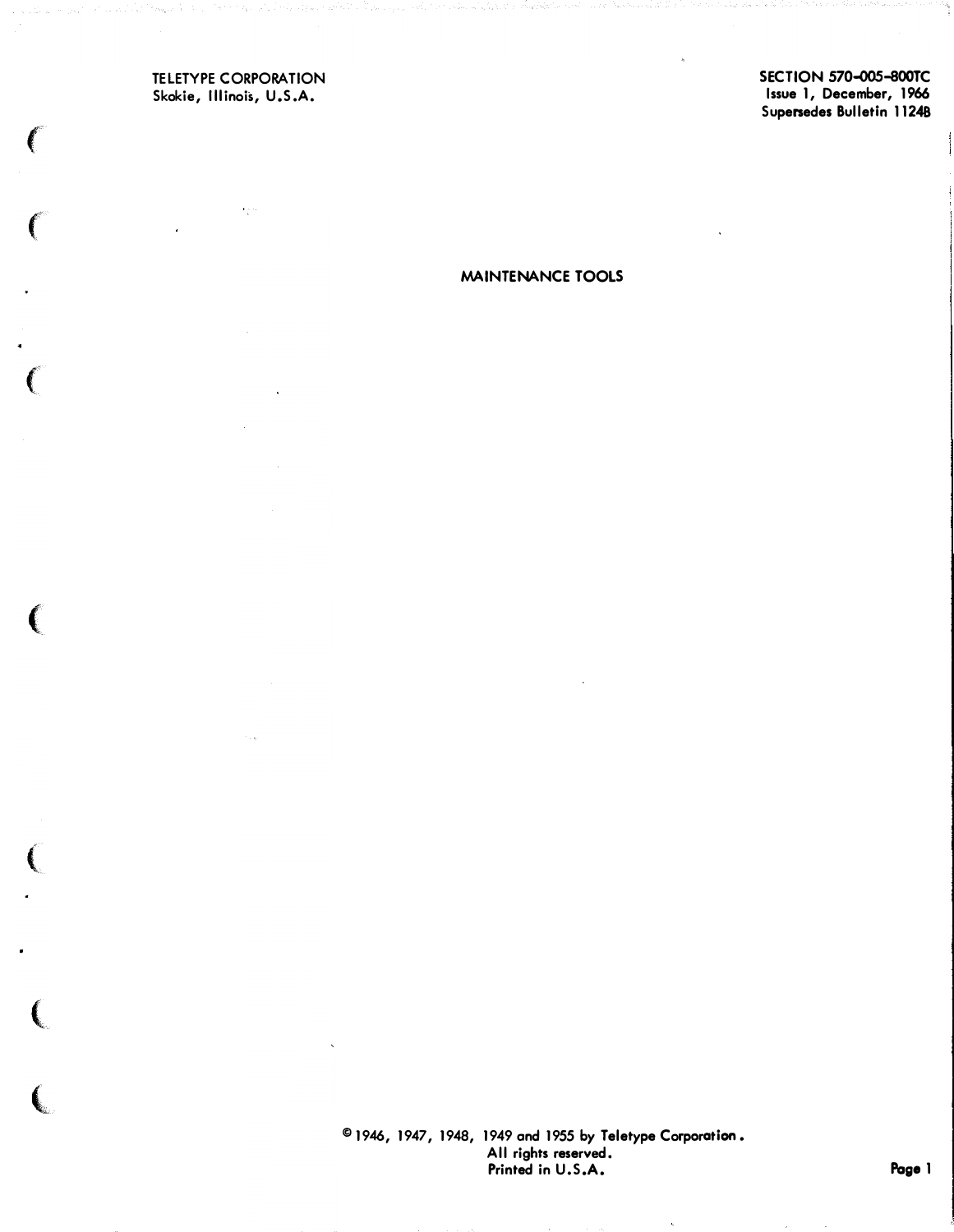SECTION 570-005-800





113756



 $\bar{\alpha}$ 

**NEW CEPA DE PROPERTIES**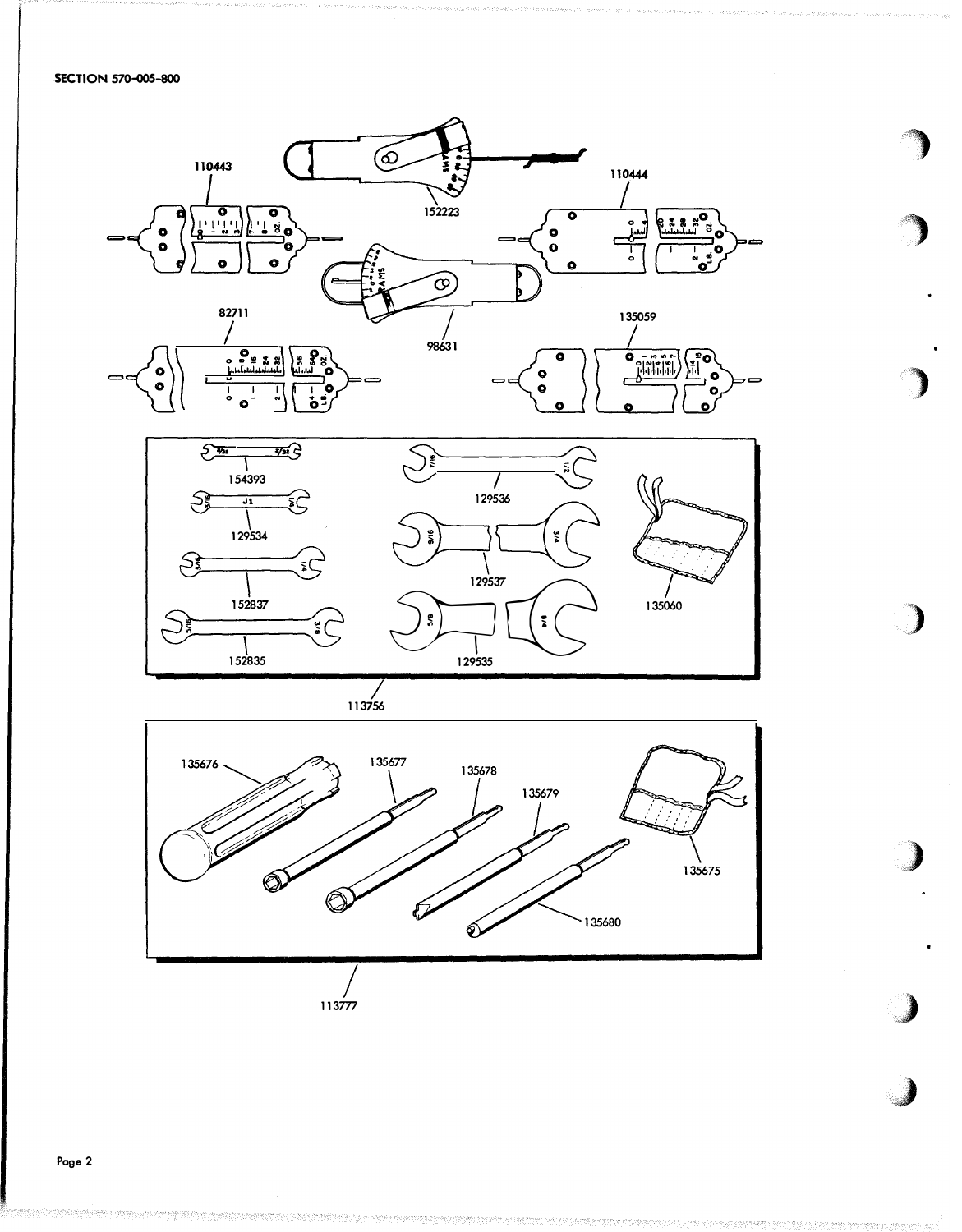

 $\mathbf C$ 

 $\left($ 

 $\big($ 

 $\overline{(\ }$ 

(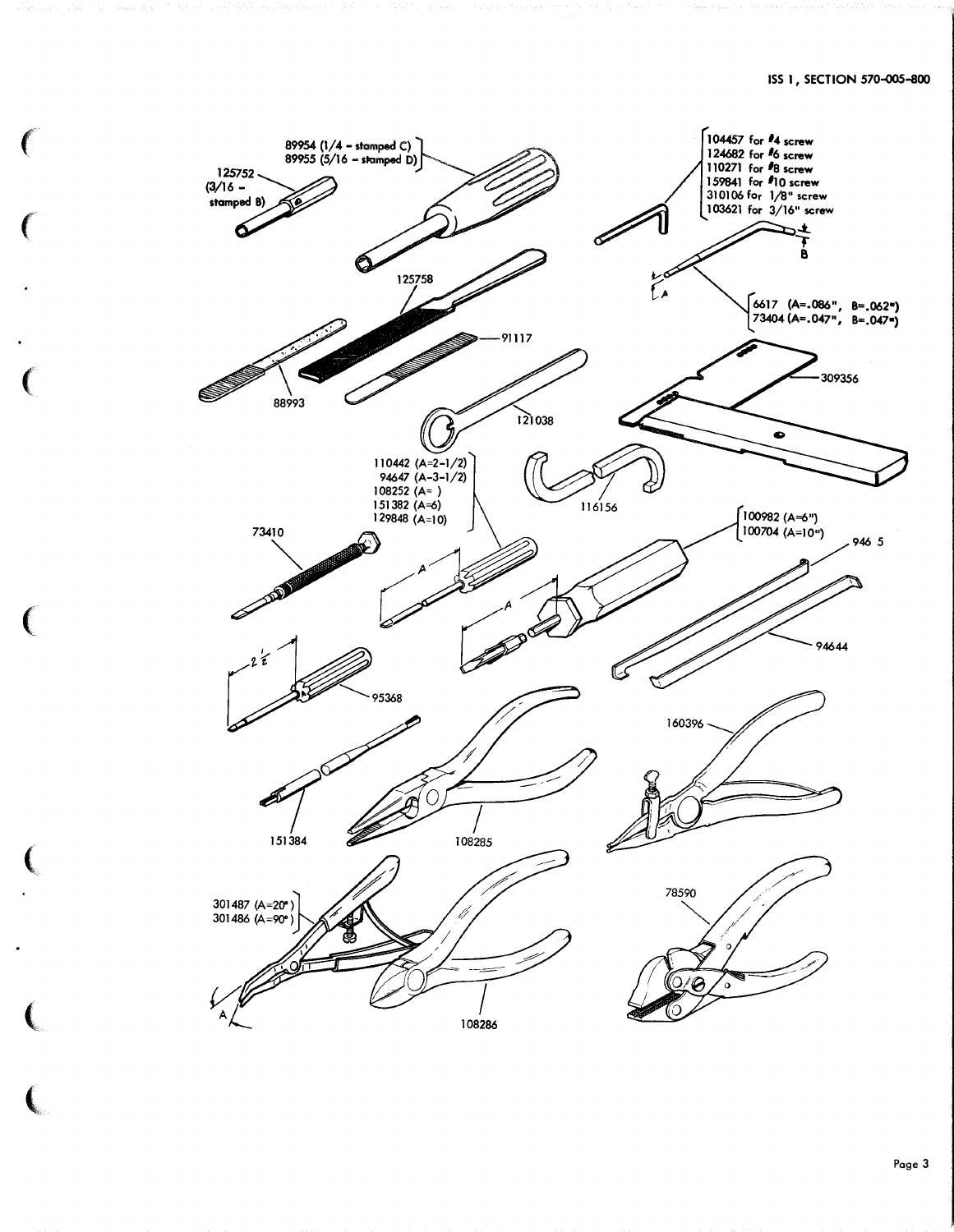

 $\mathbf{z}$ ,,

'')

'')

)

 $\boldsymbol{\ell}$ 

,)

 $\boldsymbol{\ell}$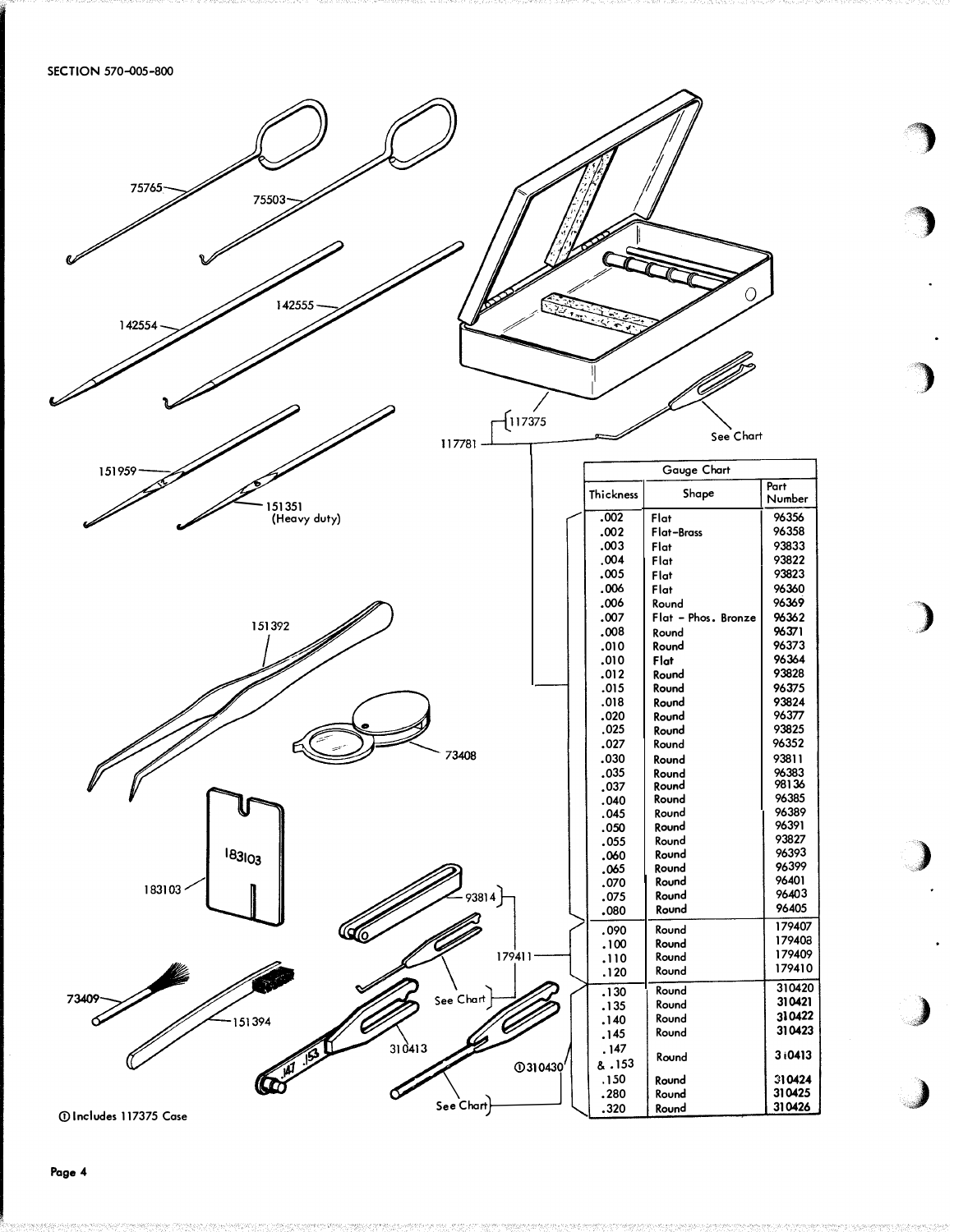ISS 1, SECTION 570-005-800



 $\mathbf{I}^{\ell}$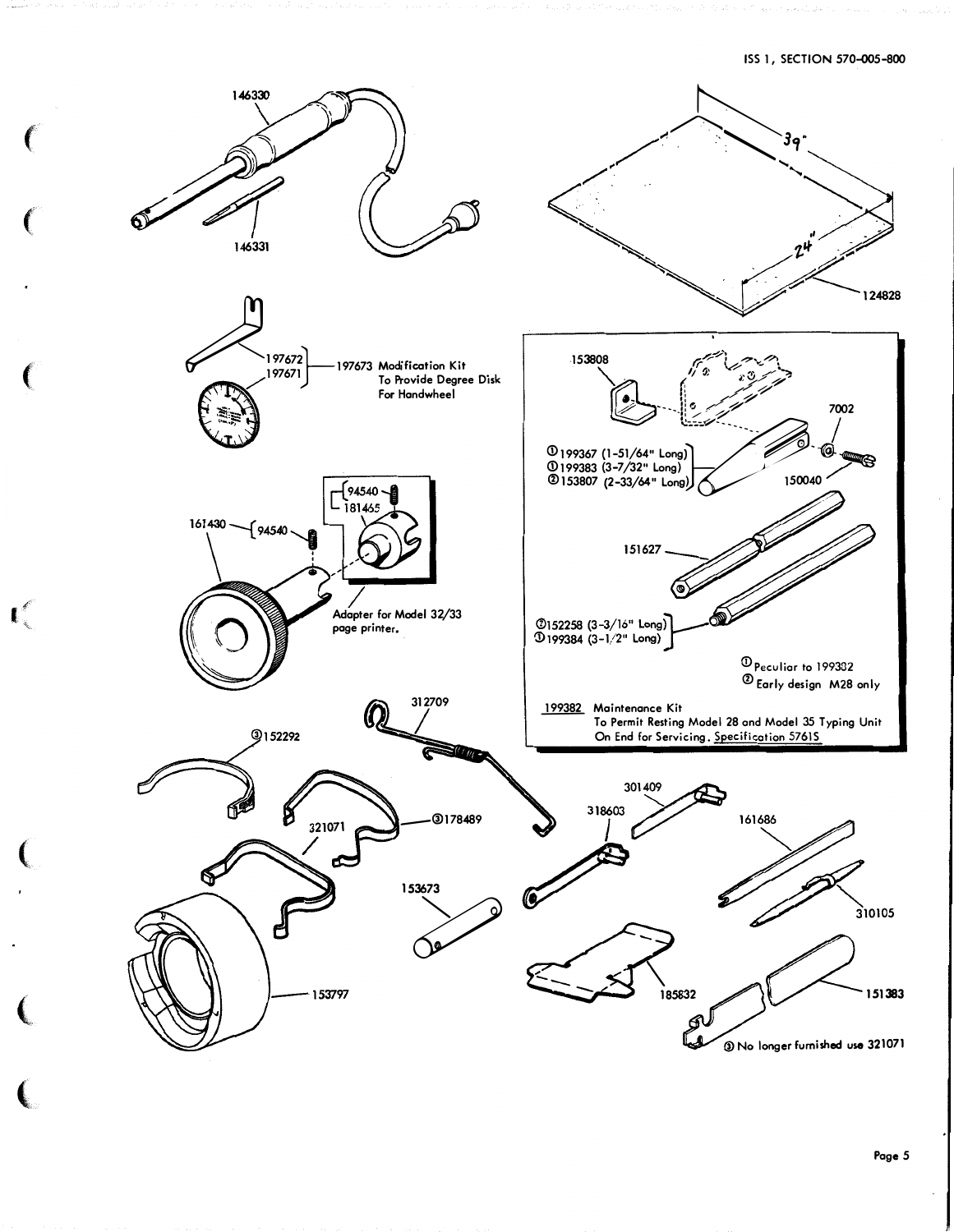

CD No longer furnished use 172060

,,,

/)

 $\overline{\phantom{a}}$ 

 $\blacksquare$ 

**)** 

,)

·�)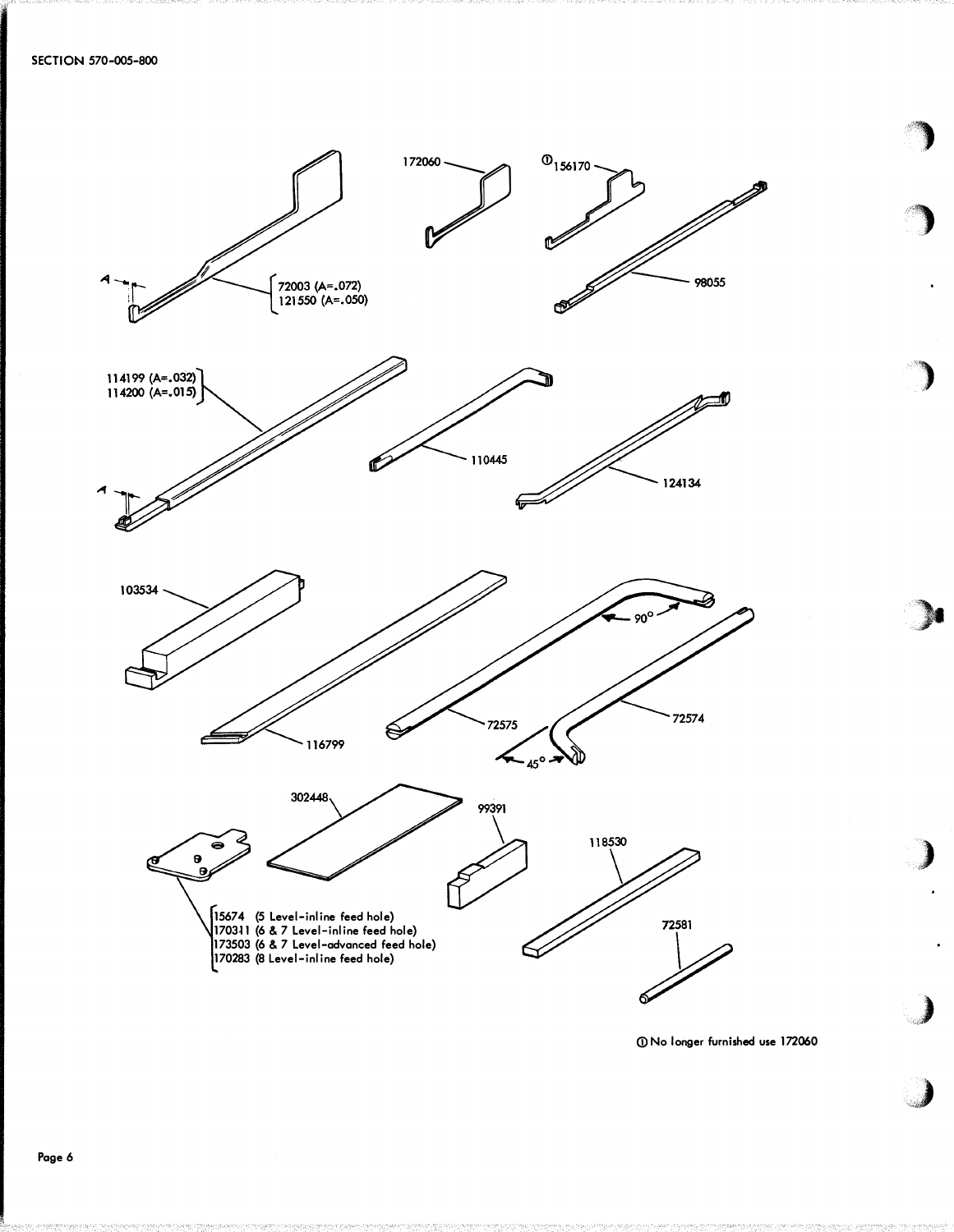

 $\left($ 

 $\big($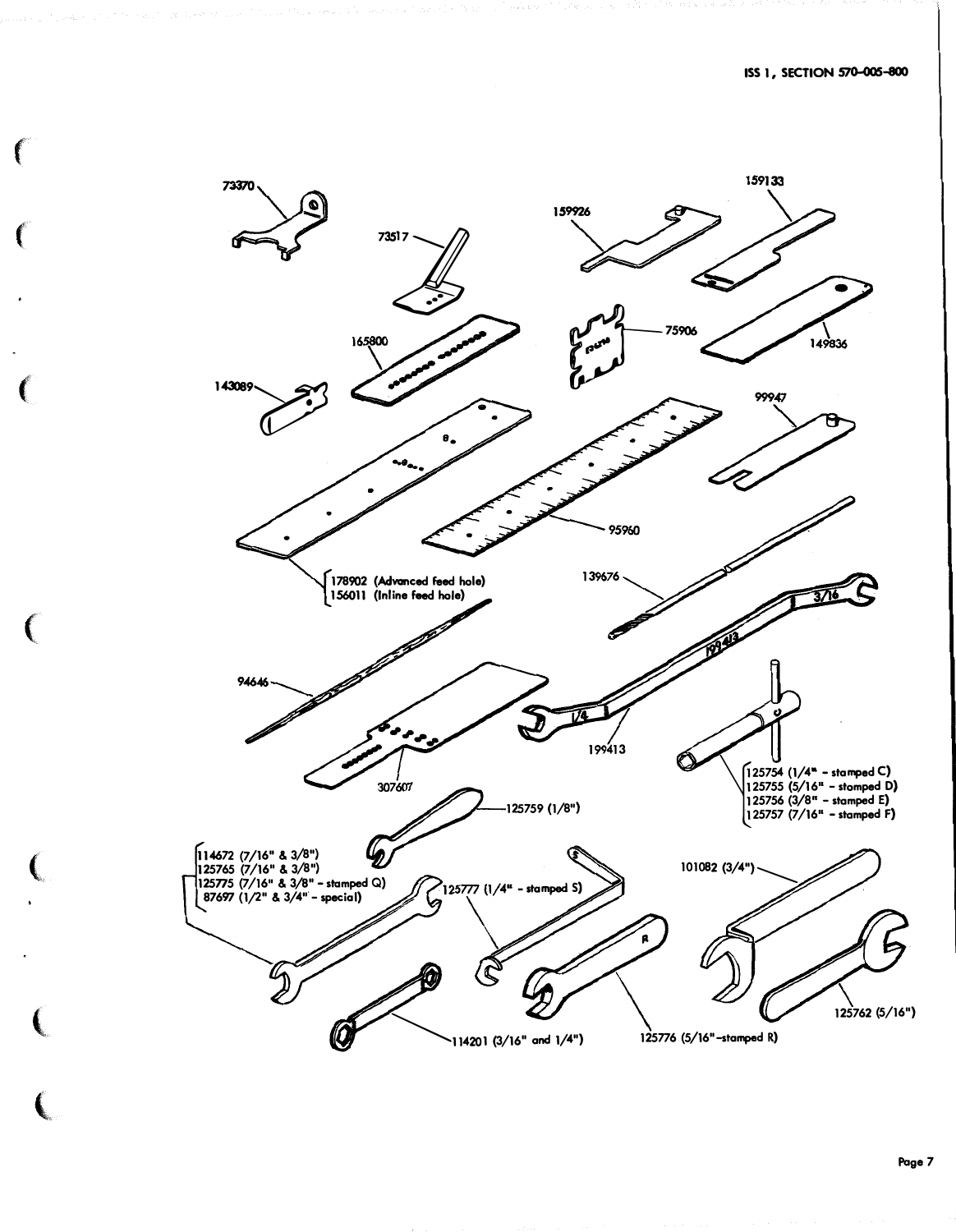SECTION 570-005-800



en de la partide de la partide de la partide de la partide de la partide de la partide de la partide de la par<br>La partide de la partide de la partide de la partide de la partide de la partide de la partide de la partide d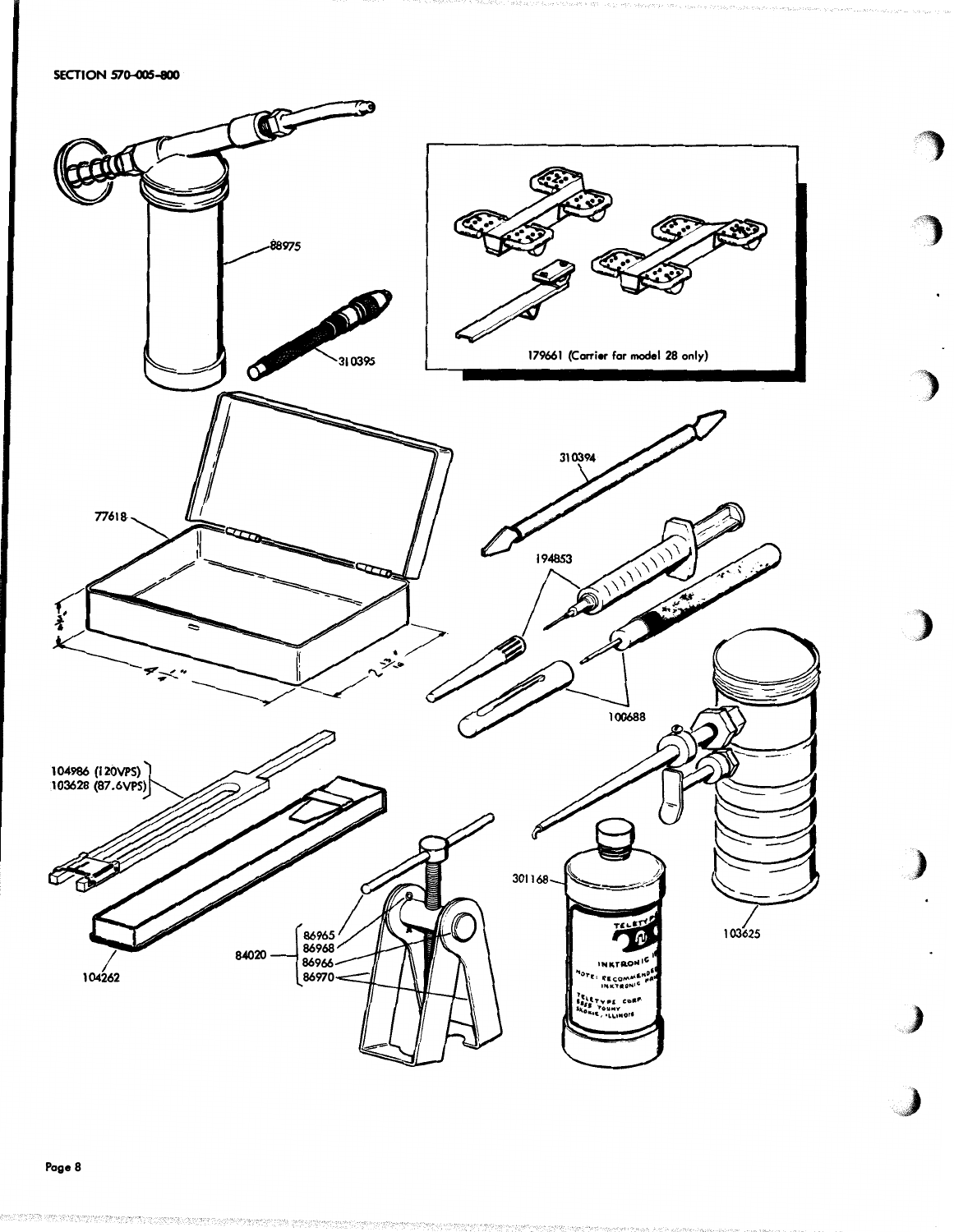| $\bullet$ |                                               |           |                | <b>REGISTER</b>                                             |                                                              |                                      | B<br>est s<br>تحقبه                                   |                                      |  |
|-----------|-----------------------------------------------|-----------|----------------|-------------------------------------------------------------|--------------------------------------------------------------|--------------------------------------|-------------------------------------------------------|--------------------------------------|--|
|           | PAPER COVERED MYLAR TEST TAPES                |           |                |                                                             |                                                              |                                      |                                                       | Circuit Card<br>See Chart            |  |
|           | Description                                   | Code      | Part<br>Number |                                                             |                                                              |                                      |                                                       |                                      |  |
|           | 27 Repititions of<br>14 Character<br>Patterns | 5 Level   | 146605         | $\begin{bmatrix} 1 & 4 & 6 & 3 & 8 \end{bmatrix}$<br>146540 |                                                              |                                      | 146539 Spare Circuit Card Kit                         |                                      |  |
|           | 27 Repititions of<br>14 Character<br>Pattern  | 8 Level   | 146606         |                                                             | Designation                                                  | Part<br>Number                       | Designation                                           | Part<br>Number                       |  |
| ៀ         | 27 Repititions of<br>14 Character<br>Pattern  | 6 Level   | 146861         |                                                             | <b>EC321</b><br><b>EC322</b><br><b>EC323</b>                 | 172321<br>172322<br>172323           | <b>EC374</b><br><b>EC375</b><br><b>EC385</b>          | 172374<br>172375<br>172385           |  |
|           | 78 Repititions of<br>14 Character<br>Pattern  | 5 Level   | 148101         |                                                             | <b>EC324</b><br><b>EC325</b><br><b>EC326</b>                 | 172324<br>172325<br>172326           | <b>EC394</b><br><b>EC395</b><br><b>EC3%</b>           | 172394<br>172395<br>172396           |  |
|           | 78 Repititions of<br>14 Character<br>Pattern  | 8 Level   | 148102         |                                                             | <b>EC333</b><br><b>EC347</b><br><b>EC351</b>                 | 172333<br>172347<br>172351           | <b>EC401</b><br><b>EC420</b><br><b>EC431</b>          | 172401<br>172420<br>172431           |  |
|           | 189 Repititions of<br>2 Character<br>Pattem   | 8 Level 1 | 148554         |                                                             | <b>EC352</b><br><b>EC355</b><br><b>EC359</b><br><b>EC361</b> | 172352<br>172355<br>172359<br>172361 | <b>EC469</b><br><b>EC473</b><br><b>EC475</b><br>EC490 | 172469<br>172473<br>172475<br>172490 |  |
|           | "Brown Fox"                                   | 5 Level   | 305734         | 193071                                                      | <b>EC363</b><br><b>EC365</b>                                 | 172363<br>172365                     | <b>EC520</b><br><b>EC521</b>                          | 146520<br>146521                     |  |
|           | Sequence                                      | 8 Level   | 305735         |                                                             |                                                              |                                      | 172450 Extension Card Assembly (15 Pin)               |                                      |  |
|           | 17" of repeated letters<br>Character Pattern  | 5 level   | 320279         |                                                             |                                                              |                                      | 148454 Extension Card Assembly (36 Pin)               |                                      |  |
|           | 180587                                        |           | 180588         |                                                             | 107162                                                       |                                      |                                                       | 178833                               |  |
|           | 180993                                        |           |                | 182697                                                      |                                                              |                                      |                                                       |                                      |  |

 $\epsilon$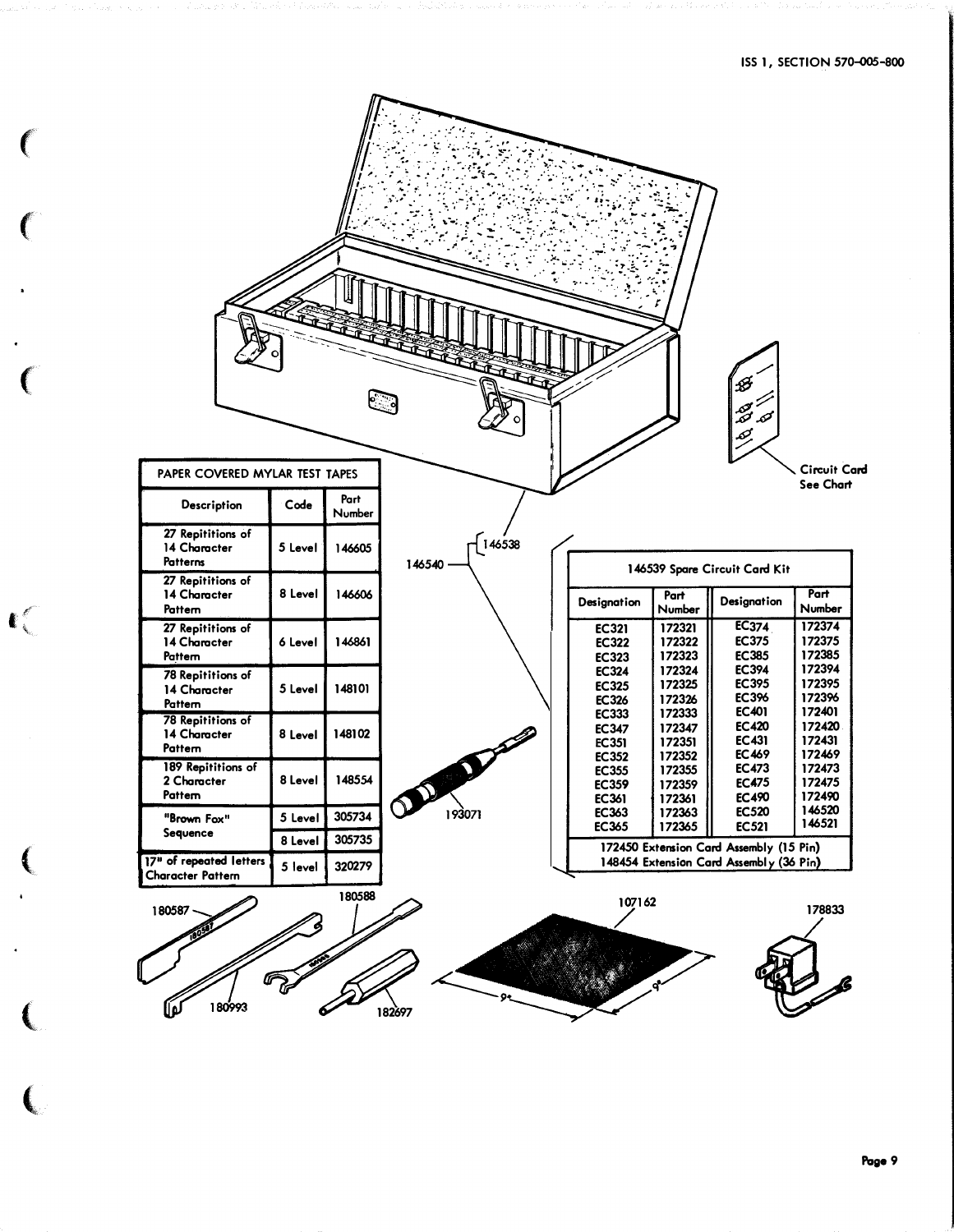

M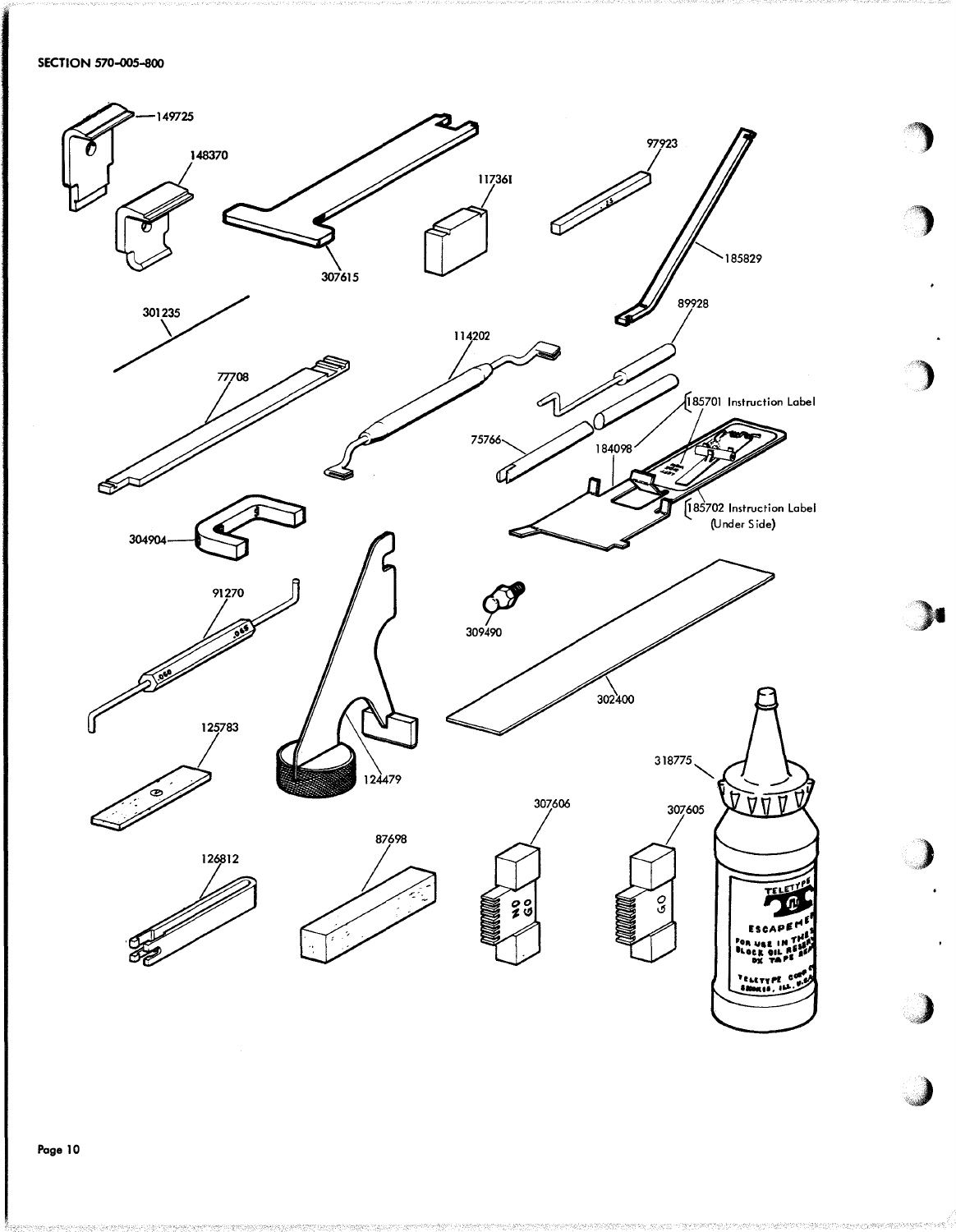#### ISS 1, SECTION 570-005-800



321942



 $\big($ 

 $\big($ 

 $\big($ 

|               | <b>SPLICING PATCHES</b> |                  |                 |              |  |  |  |  |
|---------------|-------------------------|------------------|-----------------|--------------|--|--|--|--|
| CODE TELETYPE | <b>FEED</b>             | <b>PATCH</b>     |                 |              |  |  |  |  |
|               | LEVELS PART NO.         | <b>CODE</b>      | <b>HOLES</b>    | <b>WIDTH</b> |  |  |  |  |
| 5             | 317325                  | <b>BLUE</b>      | IIN LINE        | 11/16        |  |  |  |  |
| 6             | 317326                  | I RED            | <b>ADVANCED</b> | 7/8          |  |  |  |  |
|               | 317327                  | LAVENDER IN LINE |                 | 7/8          |  |  |  |  |
| 8             | 317328                  | l Green          | IN LINE         | 18           |  |  |  |  |





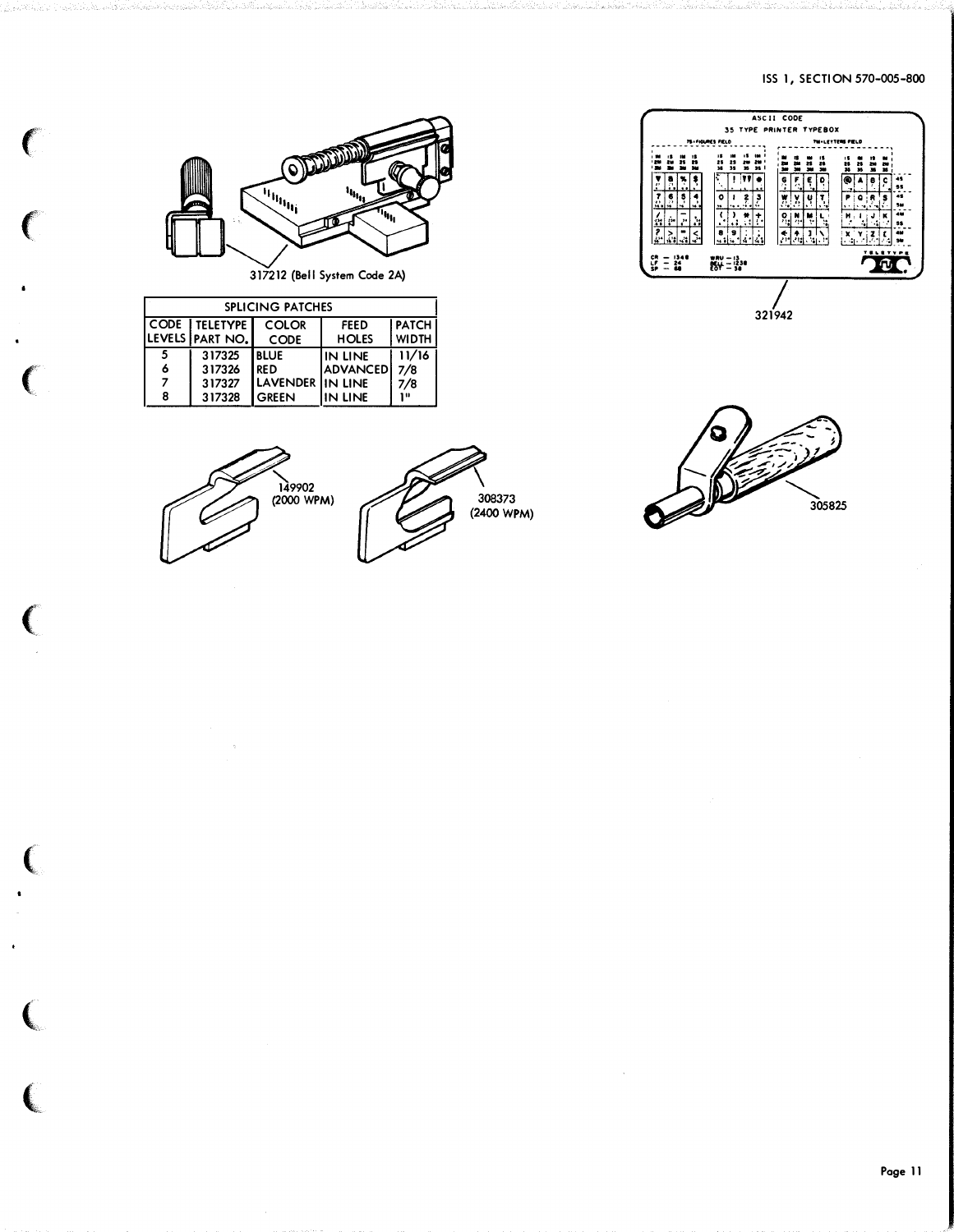#### SECTION 570-006-800

|                                                                                                                                                                     |                                              |                                                                              | TOUCH UP PAINT - 1 PINT                          |                             |                                      |                         |                  |                |
|---------------------------------------------------------------------------------------------------------------------------------------------------------------------|----------------------------------------------|------------------------------------------------------------------------------|--------------------------------------------------|-----------------------------|--------------------------------------|-------------------------|------------------|----------------|
|                                                                                                                                                                     |                                              |                                                                              | Air Dry Brush Enamel                             |                             |                                      | Air Dry Brush Lacquer   |                  |                |
| Smooth Finish                                                                                                                                                       |                                              |                                                                              | Wrinkle Finish                                   |                             |                                      | Smooth Vinyl            |                  |                |
| Color                                                                                                                                                               | Teletype<br>Code                             | Part<br>Number                                                               | Color                                            | Teletype'<br>Code           | Part<br>Number                       | Color                   | Teletype<br>Code | Part<br>Number |
| <b>Black High Gloss</b><br><b>Black Semi-Gloss</b><br>Light Gray (Coast Guard)<br>Light Gray (Navy)<br>Light Gray<br>Charcoal Gray<br>Navy Ocean Gray<br>Gray Green | BA<br>BB<br>ΒH<br>BU<br>BR<br>BZ<br>ED<br>ΒK | 143431<br>143432<br>143433<br>143435<br>143435<br>143436<br>143437<br>143434 | Black<br>Gray Green<br>Light Brown<br>Dark Brown | AA<br>AB<br>AC<br><b>AD</b> | 120820<br>120821<br>120822<br>120823 | <b>Light Olive Gray</b> | HF               | 304364         |

|                | <b>LUBRICANTS</b> |                                  |                            |  |             |                                         |                |                            |  |  |  |
|----------------|-------------------|----------------------------------|----------------------------|--|-------------|-----------------------------------------|----------------|----------------------------|--|--|--|
|                |                   | Grease                           |                            |  |             | Oil                                     |                |                            |  |  |  |
| Part<br>Number | Quantity          | <b>Brand Name</b>                | <b>Bell System</b><br>Code |  | Application | Quantity                                | Part<br>Number | <b>Bell System</b><br>Code |  |  |  |
| 88973          | l Ib.             |                                  | <b>KS 7471</b>             |  |             | I Qt.                                   | 88970          |                            |  |  |  |
| 97116          | 4 oz.             |                                  |                            |  | General     | 1 Gal.                                  | 88971          | KS 7470                    |  |  |  |
| 108805         | 2 <sub>az</sub>   | Lubriplate 105                   |                            |  |             |                                         |                |                            |  |  |  |
| 143484         | lЬ.               | Mobil $\#2$                      |                            |  |             |                                         |                |                            |  |  |  |
| 145867         | 4 oz.             | Mobil $\frac{1}{2}$              |                            |  |             | <b>CLEANING CONCENTRATE</b><br>Quantity | Part<br>Number |                            |  |  |  |
| 195298         | 1 lb.             | Beacon #325                      |                            |  |             | 1 Gal. Can                              | 321052         |                            |  |  |  |
|                |                   | 301313 1-3/4 oz. Aero Lubriplate |                            |  |             | 5 Gal. Can                              | 321078         |                            |  |  |  |

GASKET MATERIAL.

Number

Description Part

Polyurethane 305/13

Self-Adhesive

50 Ft. Rail

| <b>ADHESIVE</b> |                                         |                |  |  |  |  |
|-----------------|-----------------------------------------|----------------|--|--|--|--|
|                 | Quantity   Application                  | Part<br>Number |  |  |  |  |
| 5Qz.            | Felt Pads                               | 143285         |  |  |  |  |
| 1 Pint          | <b>Rubber Pads</b><br>And<br>Insulators | 163584         |  |  |  |  |
| 1 Pint          | Air Filter                              | 175379         |  |  |  |  |

gradurio (1988).<br>District de la proporción de la proporción de la proporción de la proporción de la proporción de la proporción<br>District de la proporción de la proporción de la proporción de la proporción de la proporción

,.,

)

)

 $\bigcup$ 

 $\lambda$ 

•;j

| <b>SHOP TOWELS</b>                                                                                                    |                |
|-----------------------------------------------------------------------------------------------------------------------|----------------|
| Description                                                                                                           | Part<br>Number |
| Masslinn<br>12" x 17" Open Size<br>Packed Folded $(8-1/2n \times 6n)$<br>in 100 per<br><b>Cardboard Box Dispenser</b> | 310397         |

# TOOL KITS

|        | 113778 Universal Tool Kit contains the following: |        |        |                        |        |
|--------|---------------------------------------------------|--------|--------|------------------------|--------|
| Part   |                                                   | Page   | Part   |                        | Page   |
| Number | <b>Description</b>                                | Number | Number | <b>Description</b>     | Number |
| 6617   | Wrench, Tommy                                     |        | 110443 | Scale, 8 oz. Spring    |        |
| 72003  | Bender, Contact Spring                            |        | 110444 | Scale, 32 oz. Spring   |        |
| 72574  | Tool, Holding                                     |        | 113756 | Wrench Set             |        |
| 72575  | Tool, Finger Bending                              |        | 113777 | Tool Kit               |        |
| 72581  | Pin, Gauge                                        |        | 116156 | Wrench, Spanner        |        |
| 73370  | Gauge, Locating                                   |        | 117781 | Gauge Set, Feeler      |        |
| 73404  | Wrench, Tommy                                     |        | 124134 | Bender, Contact Spring |        |
| 73408  | Magnifier                                         |        | 124682 | Wrench, Hex Key        |        |
| 75503  | Hook, Push Spring                                 |        | 125752 | Wrench, 3/16" Socket   |        |
| 75765  | Hook, Pull Spring                                 |        | 129848 | Screwdriver            |        |
| 77618  | Box, Tool                                         |        | 135059 | Scale, 15 lb. Spring   |        |
| 82711  | Scale, 64 oz. Spring                              |        | 142554 | Hook, Pull Spring      |        |
| 87698  | Stone, Carborundum                                | 10     | 142555 | Hook, Push Spring      |        |
| 88993  | Burnisher, Contact                                |        | 151351 | Hook, Pull Spring      |        |
| 91117  | File, Contact                                     |        | 151384 | Holder, Screw          |        |
| 94644  | Screwdriver, 30° Offset                           |        | 151392 | Tweezers               |        |
| 94645  | Screwdriver, 90° Offset                           |        | 151959 | Hook, Pull Spring      |        |
| 95368  | Screwdriver                                       |        | 152223 | Scale, 70 gram Spring  |        |
| 95960  | Gauge, Tape                                       |        | 321071 | Clip, Armature         |        |
| 99947  | Tool, Punch Block Cleaning                        |        | 159841 | Wrench, Hex Key        |        |
| 104457 | Wrench, Hex Key                                   |        | 161686 | Tool, Tine             |        |
| 110271 | Wrench, Hex Key                                   |        | 179411 | Gauge Set, Feeler      |        |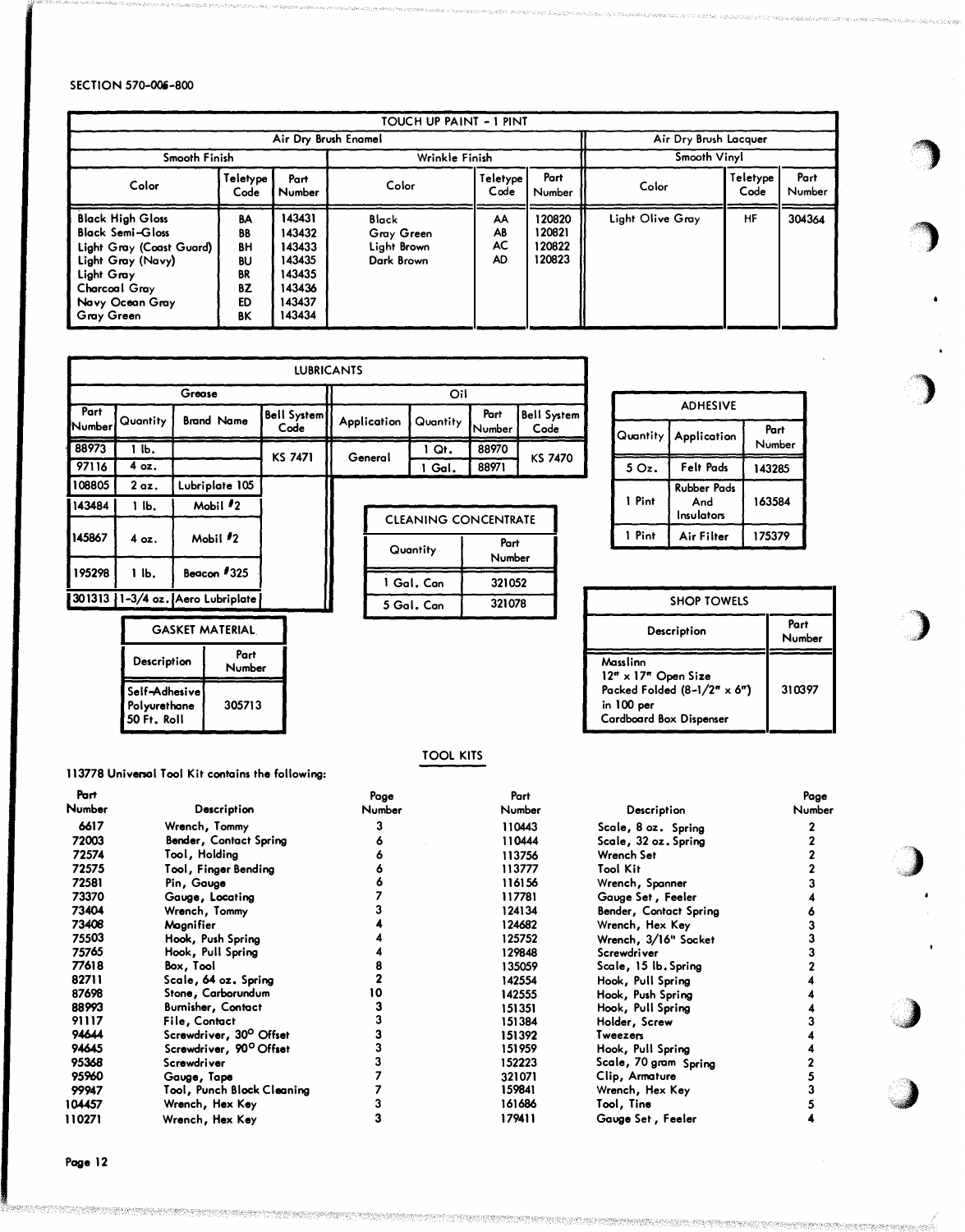### TOOL KITS (Continued)

146642 Special Tool Kit (To Supplement The 113778 Tool Kit) contains the following:

 $\big($ 

 $\epsilon$ 

 $\big($ 

 $\big($ 

(

 $\big($ 

 $\overline{\mathbb{C}}$ 

| Part<br>Number   | Description                              | Page<br>Number | Part<br>Number   | <b>Description</b>                           | Page<br>Number |
|------------------|------------------------------------------|----------------|------------------|----------------------------------------------|----------------|
| 110445<br>143089 | Bender, Contact Spring<br>Clip, Armature |                | 145867<br>172060 | Grease, 4 oz. Tube<br>Bender, Contact Spring | 12             |

#### 151940 Special Tool Kit (Model 28 Page Printer Set) contains the following:

| Part<br>Number | Description            | Page<br>Number | Part<br>Number | Description                   | Page<br>Number |
|----------------|------------------------|----------------|----------------|-------------------------------|----------------|
| 73408          | Magnifier              |                | 151392         | Tweezers                      |                |
| 100982         | Screwdriver w/Clip     |                | 151394         | Brush, Type Cleaning          |                |
| 151351         | Hook, Pull Spring      |                | 151959         | Hook, Pull Spring             |                |
| 151382         | Screwdriver            | - 3            | 152835         | Wrench, 5/16" & 3/8" Cpen End | 2.             |
| 151383         | Tool, Keylever Remover |                | 152837         | Wrench, 3/16" & 1/4" Cpen End | 2              |
| 151384         | Holder, Screw          |                | 161430         | Handwheel                     |                |

#### 159114 Tool Kit (Model 28 Equipment) contains the following:

| Part<br>Number | Description                   | Page<br>Number | Part<br>Number | Description                 | Page<br>Number |
|----------------|-------------------------------|----------------|----------------|-----------------------------|----------------|
| 104457         | Wrench, Hex Key               |                | 159841         | Wrench, Hex Key             |                |
| 129537         | Wrench, 9/16" & 3/4" Cpen End | າ              | 159926         | Gauge w/Pin, Punch Bail Arm |                |
| 156011         | Gauge, Tape                   |                | 160396         | Pliers, Retaining Ring      |                |
| 156743         | Gauge, Tape Lid               |                | 172060         | Bender, Contact Spring      |                |
| 159133         | Gauge                         |                |                |                             |                |

#### 171312 Tool Kit (High Speed Tape Punch and Tape Reader) contains the following:

| Part   |                                     | Page   | Part   |                                | Page   |
|--------|-------------------------------------|--------|--------|--------------------------------|--------|
| Number | Description                         | Number | Number | Description                    | Number |
| 82711  | Scale, 64 oz. Spring                |        | 110443 | Scale, 8 oz. Spring            |        |
| 88970  | $Oil,$ 1 at.                        |        | 110444 | Scale, 32 oz. Spring           |        |
| 88993  | <b>Burnisher, Contact</b>           |        | 110445 | Bender, Contact Spring         |        |
| 89954  | Wrench, 1/4" Socket                 |        | 113756 | Wrench Set                     |        |
| 89955  | Wrench, 5/16" Socket                |        | 117781 | Gauge Set, Feeler              |        |
| 94644  | Screwdriver, 30 <sup>O</sup> Offset |        | 129534 | Wrench, 3/16" & 1/4" Cpend End |        |
| 94645  | Screwdriver, 90°Offset              |        | 142554 | Hook, Pull Spring              |        |
| 94646  | Stick, Orangewood                   |        | 142555 | Hook, Push Spring              |        |
| 94647  | Screwdriver 3-1/2" Blade            |        | 143089 | Clip, Armature                 |        |
| 95960  | Gauge, Tape                         |        | 143484 | Grease, 1 lb.                  |        |
| 99947  | Tool, Punch Block Cleaning          |        | 151384 | Holder, Screw                  |        |
| 100704 | Screwdriver w/Clip                  |        | 151392 | Tweezers                       |        |
| 103625 | Can, Oil                            |        | 152223 | Scale, 70 gram Spring          |        |
| 104457 | Wrench, Hex Key                     |        | 159841 | Wrench, Hex Key                |        |
| 110442 | Screwdriver                         |        | 172060 | Bender, Contact Spring         |        |

185830 Tool Kit (Model 32 and 33 Equipment) contains the following:

| Part<br>Number | <b>Description</b>       | Page<br>Number | Part<br>Number | <b>Description</b>          | Page<br>Number |
|----------------|--------------------------|----------------|----------------|-----------------------------|----------------|
| 104457         | Wrench, Hex Key          |                | 180588         | Tool, Typewheel Adjusting   |                |
| 110445         | Bender, Contact Spring   |                | 180993         | Bender, Contact Spring      |                |
| 124682         | Wrench, Hex Key          |                | 181465         | Adapter, Handwheel          |                |
| 125752         | Wrench, 3/16" Socket     |                | 182697         | Extractor, Terminal         |                |
| 156011         | Gauge, Tape              |                | 183103         | Gauge, Tape Reader          |                |
| 159841         | Wrench, Hex Key          |                | 184098         | Tool, Selector Cam Removal  | 10             |
| 160396         | Pliers, Retaining Ring   |                | 185829         | Bender, Contact Spring      | 10             |
| 180587         | Tool, Carriage Adjusting |                | 199413         | Wrench, 3/16" & 1/4" Offset |                |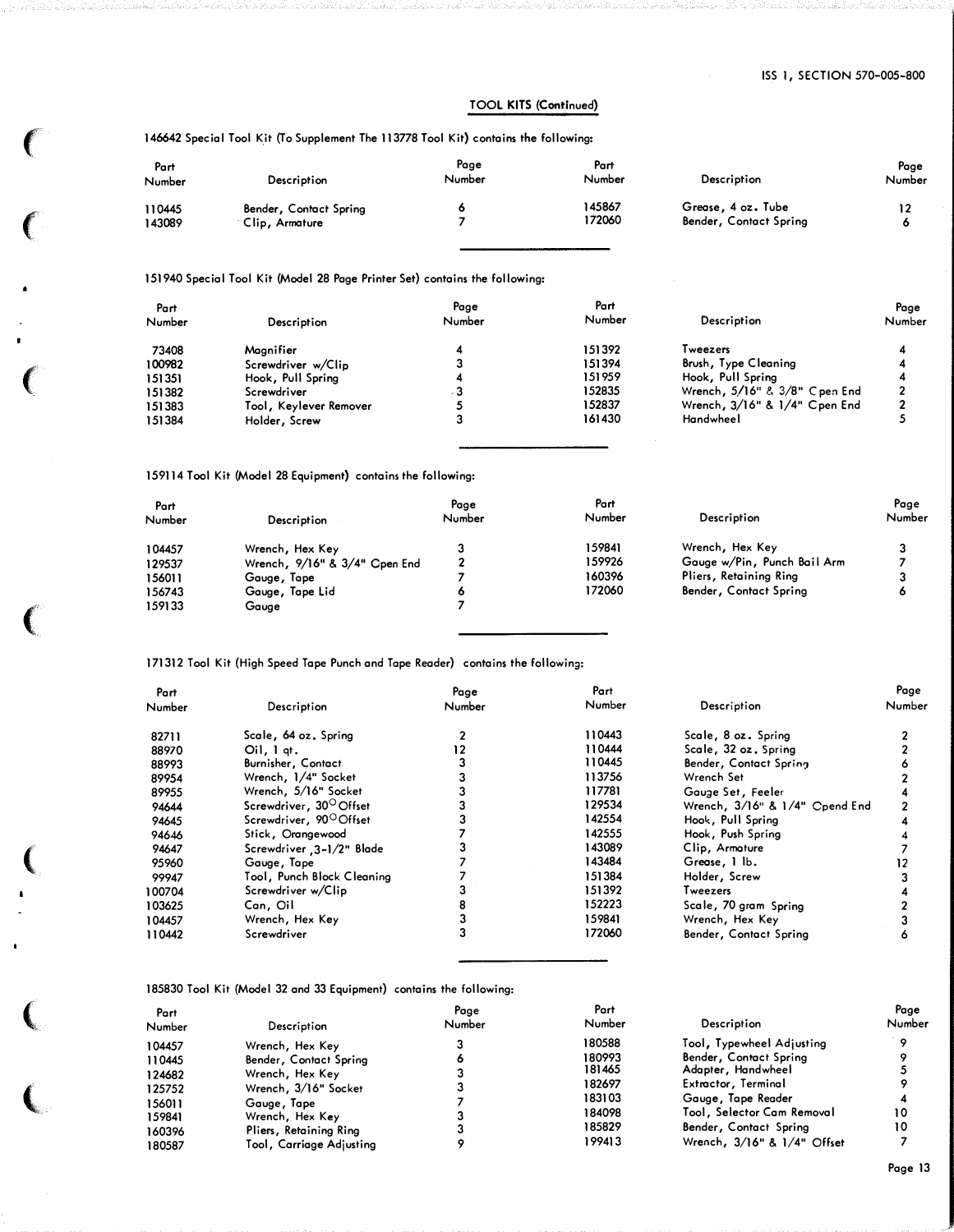# TOOL KITS ( Continued )

·�

 $\blacksquare$ 

)

)

·�)

 $\bullet$ 

.;J

### 307523 Tool Kit (High Speed Send/Receive Set) contains the following:

| Part   |                               | Page   | Part   |                                      | Page   |  |
|--------|-------------------------------|--------|--------|--------------------------------------|--------|--|
| Number | Description                   | Number | Number | Description                          | Number |  |
| 95960  | Gauge, Tape                   |        | 301235 | Probe, Nozzle                        | 10     |  |
| 100982 | Screwdriver w/Clip            |        | 301313 | Grease, $1-3/4$ oz.                  | 12     |  |
| 103625 | Can, Oil                      |        | 301409 | Tool, Magnet Adjusting               |        |  |
| 110443 | Scale, 8 oz Spring            |        | 301486 | Pliers, Gripping                     |        |  |
| 124682 | Wrench, Hex Key               |        | 301487 | Pliers, Gripping                     |        |  |
| 129534 | Wrench, 3/16" & 1/4" Open End |        | 302400 | Gauge, Tape Chute                    |        |  |
| 129536 | Wrench, 7/16" & 1/2" Open End |        | 302448 | Gauge, Verifier                      |        |  |
| 135676 | Handle                        |        | 307605 | Gauge, (GO) Contact                  | 10     |  |
| 135677 | Wrench, 1/4" Socket           |        | 307606 | Gauge, (NO - GO) Contact             | 10     |  |
| 135678 | Wrench, 5/16" Socket          |        | 307607 | Gauge, Contact Alignment             |        |  |
| 142555 | Hook, Push Spring             |        | 310105 | Screwdriver, Potentiometer Adjusting |        |  |
| 145867 | Grease, 4 oz. Tube            |        | 310106 | Wrench, 1/8" Hex Key                 |        |  |
| 149725 | Gauge, Punch Pin Penetration  |        | 310394 | Wiper, Nozzle                        |        |  |
| 149836 | Cleaner, Punch Block          |        | 310395 | Vise, Pin                            |        |  |
| 152835 | Wrench, 5/16" & 3/8" Open End |        | 310397 | Towels, Shop                         | 12     |  |
| 301168 | Ink, 12 oz Special            |        |        |                                      |        |  |
|        |                               |        |        |                                      |        |  |

315783 Tool Kit (Self-contained DRPE Set) contains the following:

| Part<br>Number | Description                         | Page<br>Number | Part<br>Number | Description                   | Page<br>Number |
|----------------|-------------------------------------|----------------|----------------|-------------------------------|----------------|
|                |                                     |                |                |                               |                |
| 82711          | Scale, 64 oz. Spring                |                | 110445         | <b>Bender, Contact Spring</b> | 6              |
| 88970          | $ceil$ , $1$ of                     | 12             | 117781         | Gauge Set                     |                |
| 88993          | <b>Burnisher, Contact</b>           |                | 124682         | Wrench, Hex Key               |                |
| 89954          | Wrench, 1/4" Socket                 |                | 129534         | Wrench, 3/16" & 1/4" Open End |                |
| 89955          | Wrench, 5/16" Socket                |                | 129536         | Wrench, 7/16" & 1/2" Open End |                |
| 94644          | Screwdriver, 30 <sup>0</sup> Offset |                | 135060         | Tool, Roll                    |                |
| 94645          | Screwdriver, 90 <sup>O</sup> Offset |                | 142554         | Hook, Pull Spring             |                |
| 94646          | Stick, Orangewood                   |                | 145867         | Grease, 4 oz. Tube            | 12, 13         |
| 95960          | Gauge, Tape                         |                | 151384         | Holder, Screw                 |                |
| 100982         | Screwdriver w/Clip                  |                | 151392         | Tweezers                      |                |
| 103625         | Can, Oil                            |                | 152223         | Scale, 70 Gram Spring         |                |
| 104457         | Wrench, Hex Key                     |                | 152835         | Wrench, 5/16" & 3/8" Open End |                |
| 100285         | Pliers, Long Nose                   |                | 152837         | Wrench, 3/16" & 1/4" Open End |                |
| 110442         | Screwdriver                         |                | 302448         | Gauge, Verifier               | ۰              |
| 110443         | Scale, 8 oz. Spring                 |                | 308373         | Gauge, Punch Pin Penetration  | п              |
| 110444         | Scale, 32 oz. Spring                |                |                |                               |                |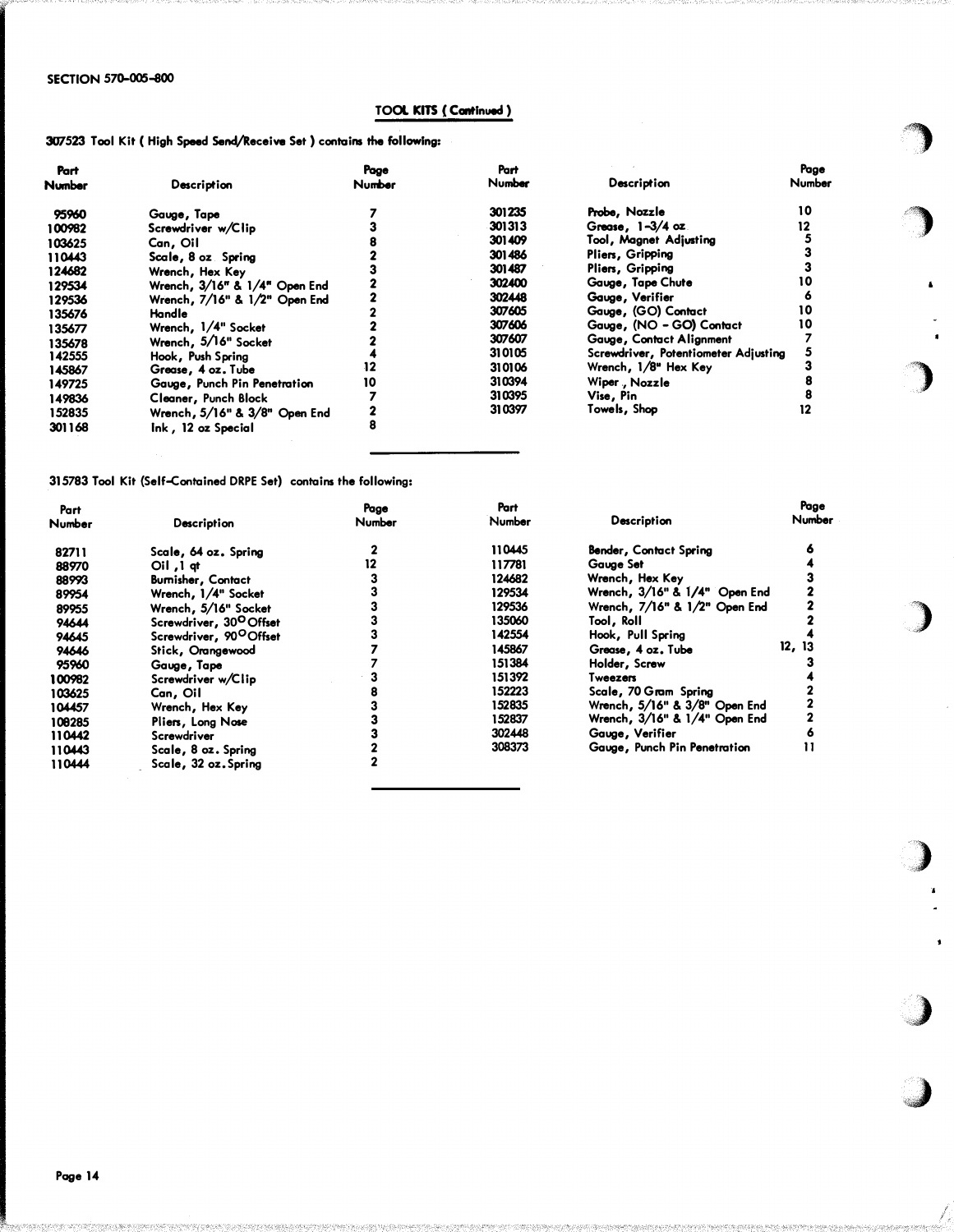## NUMERICAL INDEX

 $\big($ 

 $\big($ 

À.

t

 $\epsilon$ 

 $\epsilon$ 

 $\big($ 

 $\begin{array}{c} \bullet \\ \bullet \end{array}$ 

 $\pmb{\ast}$ 

 $\big($ 

(.

| Part<br>Number | Description and<br>Page Number                 | Part<br>Number   | Description and<br>Page Number                       | Part<br>Number   | Description and<br>Page Number                      |
|----------------|------------------------------------------------|------------------|------------------------------------------------------|------------------|-----------------------------------------------------|
| 6617           | Wrench, Tommy 3, 12                            | 96373            | Gauge, .010" 4                                       | 125752           | Wrench, 3/16" Socket 3, 12,                         |
| 7002           | Washer, Flat 5                                 | 96375            | Gauge, .015" 4                                       |                  | 13                                                  |
| 72003          | Bender, Contact Spring 6, 12                   | 96377            | Gauge, .020" 4                                       | 125754           | Wrench, 1/4" Socket 7                               |
| 72574          | Tool, Holding 6, 12                            | 96383            | Gauge, .035" 4                                       | 125755           | Wrench, 5/16" Socket 7                              |
| 72575          | Too!, Finger Bending 6, 12                     | 96385            | Gauge, .040" 4                                       | 125756           | Wrench, 3/8" Socket 7                               |
| 72581          | Pin, Gauge 6, 12                               | 96389            | Gauge, .045" 4                                       | 125757           | Wrench, 7/16" Socket 7                              |
| 73370          | Gauge, Locating 7, 12                          | 96391            | Gauge, .050" 4                                       | 125758           | File, $5-1/4$ " Contact 3                           |
| 73404<br>73408 | Wrench, Tommy 3, 12                            | 96393<br>96399   | Gauge, .060" 4                                       | 125759<br>125762 | Wrench, 1/8" Open End 7<br>Wrench, 5/16" Open End 7 |
| 73409          | Magnifier 4, 12, 13<br>Brush, Camel Hair 4     | 96401            | Gauge, .065" 4<br>Gauge, .070" 4                     | 125765           | Wrench, 7/16" & 3/8" Open                           |
| 73410          | Screwdriver 3                                  | 96403            | 4 "Gauge, .075                                       |                  | End $7$                                             |
| 73517          | Gauge 7                                        | 96405            | Gauge, .080" 4                                       | 125775           | Wrench, 3/8" & 7/16" Open                           |
| 75503          | Hook, Push Spring 4, 12 $\sim$ 3               | 97116            | Grease, 4 Oz 12                                      |                  | End 7                                               |
| 75765          | Hook, Pull Spring 4, 12 $\sim$ 31              | 97923            | Gauge, . 125" 10                                     | 125776           | Wrench, 5/16" Open End 7<br>26                      |
| 75766          | Tool, Special 10                               | 98055            | Bender, Contact Spring 6                             | 125777           | Wrench, 1 4" Open End 7                             |
| 75906          | Tool, Local Test 7                             | 98136            | Gauge, .037" 4                                       | 125783           | Stone, Carborundum 10                               |
| 77618          | Box, Tool $8, 12$                              | 98631            | Case Assembly 2                                      | 126812           | Tool, Extracting 10                                 |
| 77708          | Bender, Contact Spring 10                      | 99391            | Gauge 6                                              | 129534           | Wrench, 3 16" & 1 4" Open                           |
| 78590          | Pliers, Parallel 3                             | 99947            | Tool, Punch Block Cleaning 7,                        |                  | End 2, 13, 14                                       |
| 82711          | Scale, 64 Oz Spring 2, 12                      |                  | 12, 13                                               | 129535           | Wrench, 5 8" & 3 4" Open<br>End 2                   |
| 84020          | 13, 14<br>Puller, Bearing 8 $\sim$ 17, 60      | 100688<br>100704 | Oiler 8<br>Screwdriver w/Clip 3, 13                  | 129536           | Wrench, 7/16" & 1/2" Open                           |
| 86965          | Handle 8                                       | 100982           | Screwdriver w/Clip 3, 13, 14                         |                  | End 2, 14                                           |
| 86966          | Shaft, Bearing Puller 8                        | 101082           | Wrench, 3/4" Open End 7                              | 129537           | Wrench, 9/16" & 3/4" Open                           |
| 86968          | Pin, Cotter 8                                  | 103534           | Tool, Bending 6                                      |                  | End 2, 13                                           |
| 86970          | Jaw, Bearing Puller 8                          | 103621           | Wrench, Hex Key 3                                    | 129848           | Screwdriver 3, 12                                   |
| 87697          | Wrench, 1/2" & 3/4" Open                       | 103625           | Can, Oil 8, 13, 14                                   | 135059           | Scale,15 Lb Spring 2,12                             |
|                | End 7                                          | 103628           | Fork, Tuning 8                                       | 135060           | Roll, Tool 2, 14                                    |
| 87698          | Stone, Carborundum 10, 12                      | 104262           | Case, Tuning Fork 8                                  | 135675           | Roll, Tool 2                                        |
| 88970          | $O1$ , 1 Qt 12, 13, 14                         | 104457           | Wrench, Hex Key 3, 12, 13, 14                        | 135676           | Handle 2, 14                                        |
| 88971          | Oil, 1 Gal 12                                  | 104986           | Fork, Tuning 8                                       | 135677           | Wrench, 1/4" Socket 2, 14                           |
| 88973          | Grease, 1 Lb 12                                | 107162           | Cloth, Twill Jean 9                                  | 135678           | Wrench, 5/16" Socket 2, 14                          |
| 88975          | Gun, Grease 8                                  | 108252<br>108285 | Screwdriver 3                                        | 135679<br>135680 | Blade, Adjusting 2<br>Blade, Adjusting 2            |
| 88993          | Burnisher, Contact 3, 12,<br>13, 14            | 108286           | Pliers, Long-Nose 3, 14<br>Pliers, Cutting 3         | 139676           | .20<br>Drill 7                                      |
| 89928          | Tool, Relay Adjusting 10                       | 108805           | Lubriplate, 2 Oz Tube 12                             | 142554           | Hook, Pull Spring 4, 12, 13, 14-                    |
| 89954          | Wrench, 1/4" Socket 3, 13, 14                  | 110271           | Wrench, Hex Key 3, 12                                | 142555           | Hook, Push Spring 4, 12, 13, 14                     |
| 89955          | Wrench, 5/16" Socket 3, 13,                    | 110442           | Screwdriver 3, 13, 14                                | 143089           | Clip, Armature 7, 13<br>2.1                         |
|                | 14                                             | 110443           | Scale, 8 Oz Spring 2, 12, 13, 14                     | 143285           | Adhesive, 5 Oz Tube 12                              |
| 91117          | File, Contact 3, 12                            | 110444           | Scale, $32$ Oz Spring $2$ , 12, 13,                  | 143431           | Paint, 1 Pint 12                                    |
| 91270          | 10 "Gauge, .060" & .065.                       |                  | 14                                                   | 143432           | Paint, 1 Pint 12                                    |
| 93811          | Gauge, .030" 4                                 | 110445           | Bender, Contact Spring 6, 13, 14                     | 143433           | Paint, 1 Pint 12                                    |
| 93814          | Holder, Gauge 4                                | 113756           | Wrench Set 2, 12, 13                                 | 143434           | Paint, 1 Pint 12                                    |
| 93822          | Gauge, .004" 4                                 | 113777           | Tool Kit 2, 12                                       | 143435           | Paint, 1 Pint 12                                    |
| 93823          | Gauge, .005" 4                                 | 113778           | Tool Kit 12                                          | 143436<br>143437 | Paint, 1 Pint 12                                    |
| 93824<br>93825 | 4 "Gauge, .018                                 | 114199<br>114200 | Bender, Contact Spring 6<br>Bender, Contact Spring 6 | 143484           | Paint, 1 Pint 12<br>Grease, 1 Lb 12, 13             |
| 93827          | Gauge, .025" 4<br>4 "Gauge, .055               | 114201           | Wrench, Closed Offset 7                              | 145867           | Grease, 4 Oz Tube 12, 13, 14                        |
| 93828          | 4 "Gauge, .012                                 | 114202           | Bender, Contact Spring 10                            | 146330           | Iron, Soldering 5                                   |
| 93833          | Gauge, .003" 4                                 | 114672           | Wrench, 3/8" & 7/16" Open                            | 146331           | Tip, Soldering Iran 5                               |
| 94540          | Screw, 10–24 Set 5                             |                  | End 7                                                | 146520           | Card, EC520 Circuit 9                               |
| 94644          | Screwdriver, 30 Deg. Offset                    | 116156           | Wrench, Spanner 3, 12                                | 146521           | Card, EC521 Circuit 9                               |
|                | 3, 12, 13, 14                                  | 116799           | Tool, Bending 6                                      | 146538           | Case, Circuit Card Carrying 9                       |
| 94645          | Screwdriver, 90 Deg. Offset                    | 117361           | Gauge, Contact Adjusting 10                          | 146539           | Kit, Circuit Card 9                                 |
|                | 3, 12, 13, 14                                  | 117375           | Case, Gauge 4                                        | 146540           | Kit w/Case, Circuit Card 9                          |
| 94646          | Stick, Orangewood 7, 13, 14                    | 117781           | Gauge Set, Feeler 4, 12, 13, 14                      | 146605<br>146606 | Tape, 5 Level Test 9<br>Tape, 8 Level Test 9        |
| 94647          | Screwdriver, 3-1/2" Blade 3, 13                | 118530<br>120820 | Gauge 6<br>Paint, 1 Pint 12                          | 146642           | Tool Kit 13                                         |
| 95368<br>95960 | Screwdriver 3, 12<br>Gauge, Tape 7, 12, 13, 14 | 120821           | Paint, 1 Pint 12                                     | 146861           | Tape, 6 Level Test 9                                |
| 96352          | Gauge, .027" 4                                 | 120822           | Paint, 1 Pint 12                                     | 148 10 1         | Tape, 5 Level Test 9                                |
| 96356          | Gauge, .002" 4                                 | 120823           | Paint, 1 Pint 12                                     | 148102           | Tape, 8 Level Test 9                                |
| 96358          | Gauge, .002" 4                                 | 121038           | Wrench, Closed Spanner 3                             | 148370           | Gauge, Punch Pin Penetration                        |
| 96360          | Gauge, .006" 4                                 | 121550           | Bender, Contact Spring 6                             |                  | 10                                                  |
| 96362          | Gauge, .007" 4                                 | 124134           | Bender, Contact Spring 6, 12                         | 148454           | Card Assembly, Extension 9                          |
| 96364          | Gauge, .010" 4                                 | 124479           | Gauge, Locating 10                                   | 148554           | Tape, 8 Level Test 9                                |
| 96369          | Gauge, .006" 4                                 | 124682           | Wrench, Hex Key 3, 12, 13, 14                        | 149725           | Gauge, Punch Pin Penetration                        |
| 96371          | Gauge, .008" 4                                 | 124828           | Pad 5                                                |                  | 10, 14                                              |